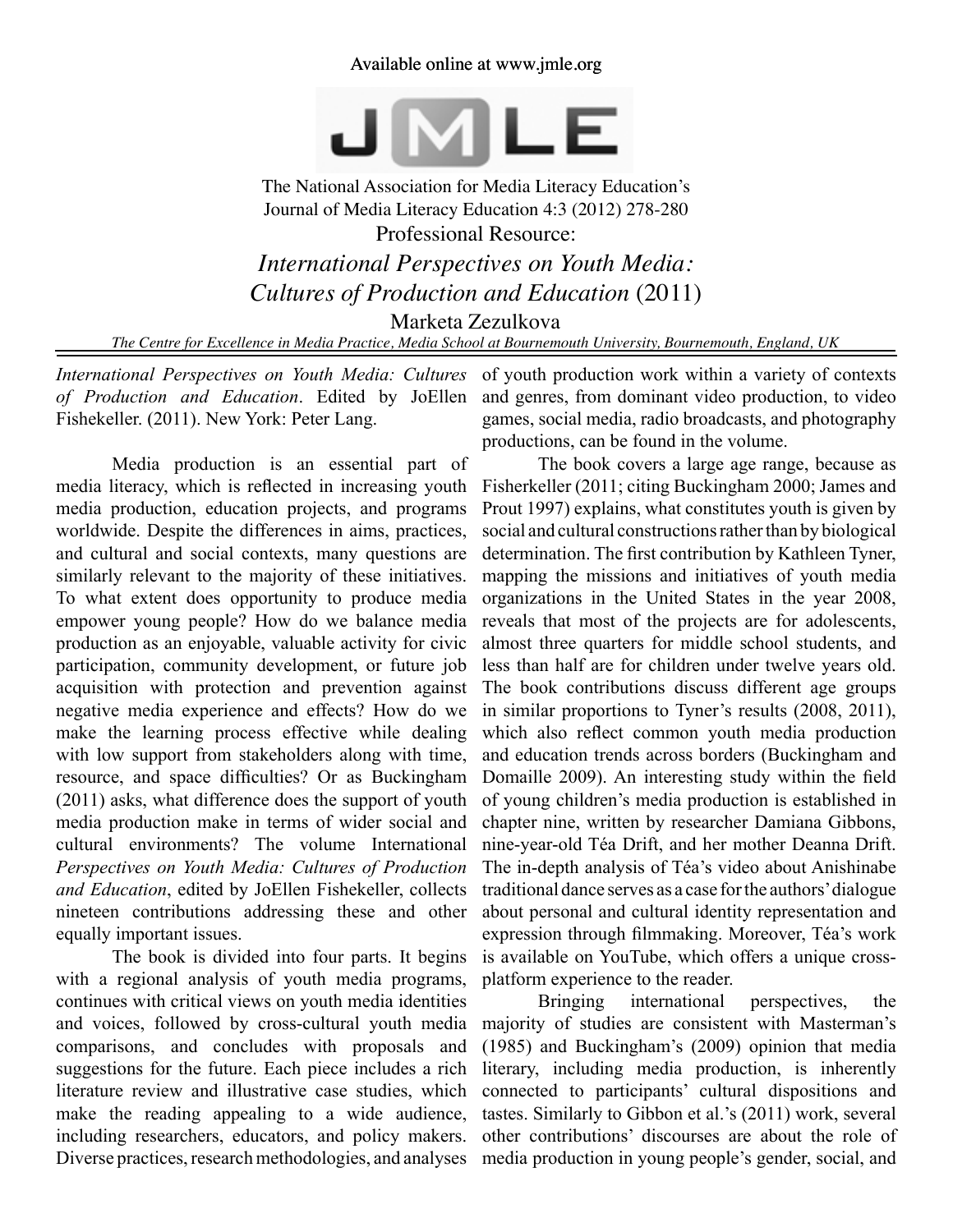cultural identity development and awareness within mainstream society and their own communities. For instance, Sanjay Asthana applies Ricoeur's (1996, 1998, 2004) framework of narrative identity while exploring Palestinian youth media imaginaries positioned to "mediate across the local and global contexts" (51). Wendy Luttrell, Jeniffer Dorsey, Carla Shalaby, and Julia Hayden tell a story of a Kenyan girl, Angeline, living in the United States. Angeline took a number of photographs representing her self-identification and her relationships. While explaining the pictures' meanings, Angeline was addressing concerns about money and poverty on one side, and the American dream of glamour and luxury on the other. Other cases in point are *Cosmopolitan Imaginings of Self and Others: Youth and Social Networking in a Global World* (Stornaiulo, Hull, and Sahni 2011) and *Media and Christian Youth Groups in Brazil* (Bellotti 2011), where the authors argue that communication across diverse cultures or religions through social networks may strengthen both the feeling of belonging to their own group and an empathy for and tolerance of others.

Producing media is commonly argued to enable youth to find, express, and reinforce their voices (e.g., Bazalgette 2010; Hobbs 2009; Livingstone 2004). As Article 19 of the Universal Declaration of Human Rights (1989) states, everyone has the right and freedom to "impart information and ideas through any media and regardless of frontiers." In chapter sixteen of the book, Stuart Poyntz and Michael Hoechsmann recommend a number of questions that should be addressed by educators while planning and implementing media production projects that, among other goals, aim to empower and liberate youth to benefit from emerging technologies and distribution platforms. Media production programs serve youth from poor, disadvantaged, and minority families and communities most extensively (Fisherkeller 2011), and most recently with children and young people suffering of chronic illnesses, which can be read about in the study by Richard Chalfen and Michael Rich. The authors highlight the positive impact of participant-created youth media about health and medical issues, pointing out improvements in their own lives in particular, and in the healthcare system more generally.

Among many valuable recommendations and proposals for formal education and informal projects, Sun Sun Lim, Elmie Nekmat, and Shobha Vadrevu suggest in chapter four that state-led media production education "highlighting young people's awareness of and competencies for media production," should be "complemented by private-sector-run programmes" offering more space for creativity (84). Steven Goodman (citing Bhabha 1994; Hull et al. 2006; White 2009) describes specialized youth media projects as "liminal" or a "third space" positioned between school and home. Karen Orr Vered additionally argues that afterschool and day-care programs should "acknowledge the creative and productive potential of children playing with media" (Fisherkeller 2011, 15) and criticizes adults' views on what constitutes children's media play as based on commercial stereotypes instead of knowledge of children's practices. Advocacy for play and entertainment, relevance of the tasks to young producers' media cultures, and acknowledgment of what young people would like to gain penetrates the entire volume. As Poyntz and Hoechsmann (2011) write:

[T]he pleasurable is a kind of glue that binds together the affective relationships between media productions and kids' personal, social, and cultural lives… [T]he pleasures of creative work are a significant part of the appeal of media production in education (Buckingham, 2003)… [and] certain forms of pleasure can also function as codes of belonging among diverse groups of youth. (311-312)

Although many of the case studies are not current in terms of the year conducted, the problems and opportunities they portray persist, and therefore are still applicable. For example, Antonio López's piece "Practicing Sustainable Youth Media," arguing for organic media education termed as *mediacology*, is even futuristic. In a similar way, most of the contributions are based on examples from the United States that often lack of contextual background. This greatly contrasts with other non-US pieces that provide rich insights supporting cross-cultural understanding. On the other hand, all conclusions and discussions are rather general and open to various interpretations, which can serve as an inspiration for youth media research and practice within distinct cultural and social contexts. The Afterword by David Buckingham sums up the volume's omnipresent thoughts, suggests follow-up questions and actions, and states that "the kinds of critical reflection provided by the contributors to this book should provide a muchneeded impetus for the further development of the field" (379). To conclude, *International Perspectives on Youth Media* is a valuable resource that can be of use to anyone interested or involved in youth media